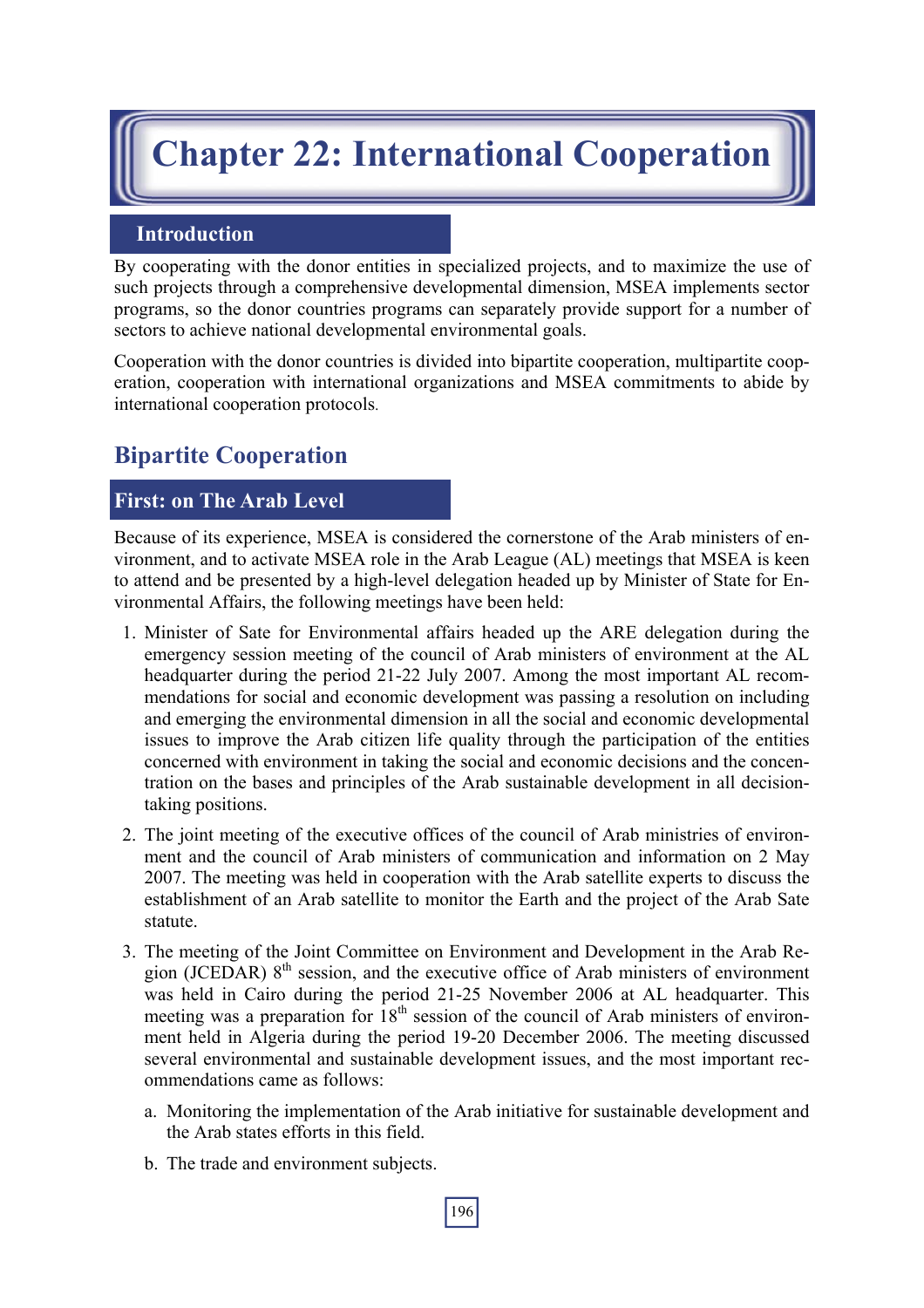- c. The consequences of the Israeli assault on Lebanon concerning the environmental situation.
- d. The environmental situation in Palestine, Iraq, Sudan, and Somalia.
- 4. The meeting of the  $18<sup>th</sup>$  session of the council of the Arab ministers of environment held in Algiers, the capital of the People's Democratic Republic of Algeria during the period 19-21 December 2006. The most important results of the meeting are:
	- a. The organizing study of the Arab team work was adopted, and a study on the banking and private sectors contributions is currently conducted.
	- b. A recommendation on the use of Arab expertise and techniques in the field of establishing a new satellite to monitor the Earth and using the terrestrial stations in Algeria, Saudi Arabia and Egypt.
- 5. MSEA headed the Egyptian delegation to the second Islamic Conference of the ministers of Environment, the Islamic Educational, Scientific and Cultural Organization (ISESCO), held in Jeddah, Kingdom of Saudi Arabia during the period 13-14 December 2006. The conference resulted in several environmental commitments such as:
	- a. Developing joint comprehensive Islamic strategy for sustainable development.
	- b. Enhancing peace and security efforts and raising awareness of their roles in supporting sustainable development.
	- c. Conserving water resources and rationalizing the use of them.
	- d. Taking care of air quality, energy and climate change effects.
- 6. The  $7<sup>th</sup>$  session of JCEDAR and the executive office of Arab ministers of environment was held in Cairo at AL headquarter during the period of 13-17 November 2005, as a preparation for the  $17<sup>th</sup>$  session of the council of Arab ministers of environment during the period 20-21 December 2005. The council made the following recommendations:
	- a. Appealing to Arab states to form a national team of finance, agriculture, environment, commerce and health ministries representatives and to cooperate in removing the obstacles in the way of the Arab environmental trade.
	- b. Requesting from the JCEDAR Technical Secretariat to prepare a proposed Arab guiding list of the environmental services and goods to be discussed during the Arab states representatives meeting and introducing the results for JCEDAR in the next session.
	- c. Appealing to the Arab states to make use of the aids provided by advanced countries and donor entities to exchange techniques and enhance capabilities in applying the 3Rs concept internally.
- 7. Several executive programs, MOU were signed between the MSEA and ministries of environment of Yemen, Syria, Kuwait, Libya, Sudan, Mauritania, Morocco and Emirates in the fields of the technical cooperation for environment protection, sound environmental management of hazardous materials and wastes and solid wastes and combating illegal trading in hazardous chemicals and wastes.



**Picture (22-1) An interview with His Excellency UAE minister of environment**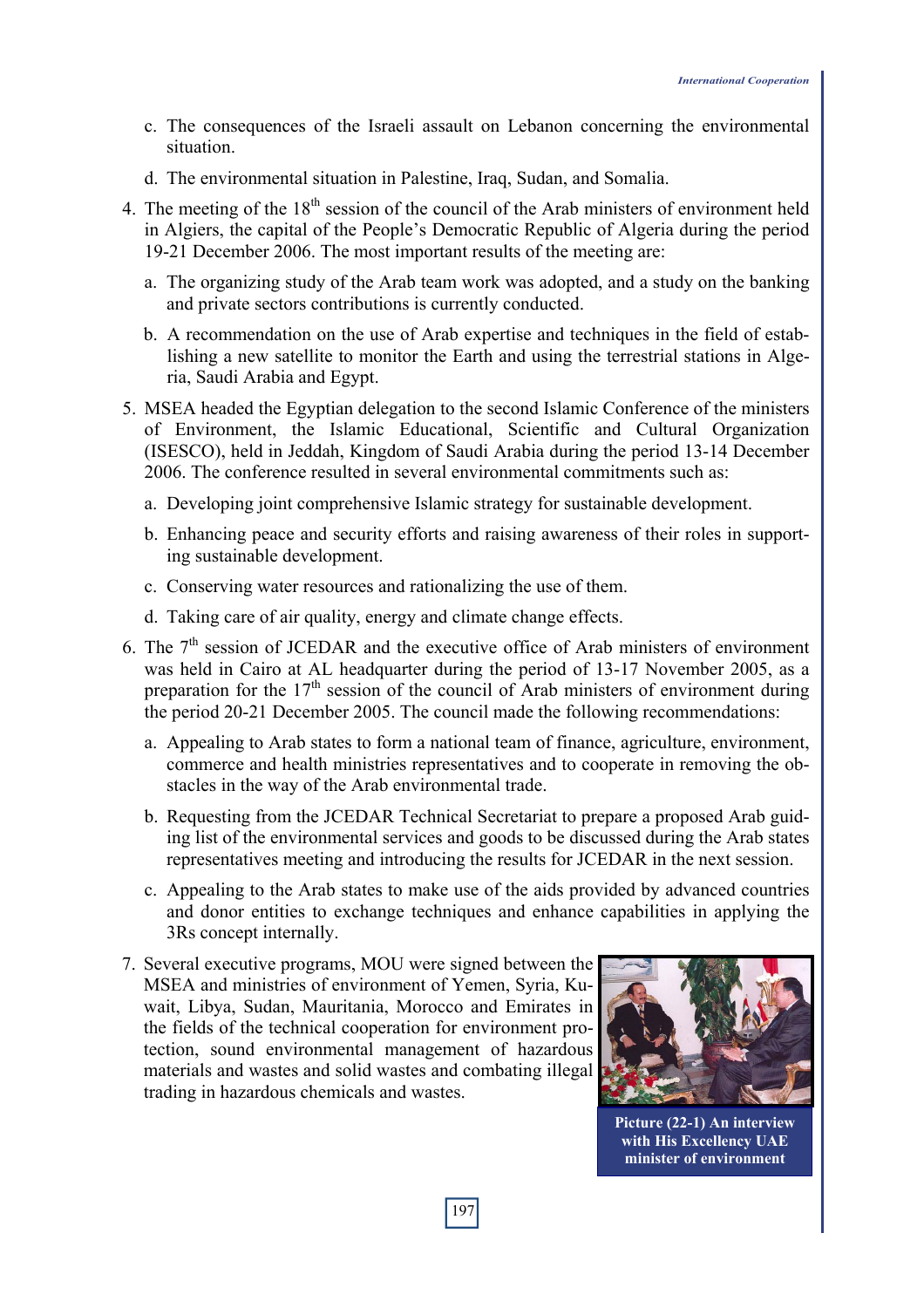#### **Second: on The African Level**

- 1. Egypt became the rapporteur of the executive office of the African Ministerial Conference on the Environment (AMCEN) after the new constitution of the bureau in the AM-CEN held on June 2006 in Congo-Brazzaville formulation.
- 2. The Egyptian delegation, headed by the minister of state for environmental affairs participated in the proceedings of the extraordinary session of AMCEN Bureau held on 29 August 2006 in Cape Town, South Africa. The minister of state for environmental affairs assured that Egypt could help the African states in implementing the environmental initiative of the New Partnership for Africa's Development (NEDAP) in the following fields:
	- a. Persistent organic pollutants (Pops), desertification, sewage water-based green belt projects and issuing reports on the state of the environment on the national level.
	- b. Assuring the importance of implementing the decision concerning getting grants from the Global Environment Facility (GEF) to combat soil deterioration and desertification.
	- c. Egypt and South Africa Provide support for the African countries in the field of Clean Development Mechanism (CDM).
	- d. Developing cooperation protocol between Egypt and South Africa in the fields of biodiversity, climate change, CDM and solid wastes.

## **Third: on The European Level**

MSEA efforts to strengthen its relationships with the European donor countries (Italy, Denmark, Germany, Switzerland, Fenland, France and Canada) resulted in new financing programs with some states that will continue till 2008. MSEA adopted the policy of encouraging European private companies to invest in the Egyptian environmental fields, especially natural protectorates tourism (Italy), and programs for clean energy and industrial pollution combat (Finland-Germany).

MSEA also adopts a situation coordination policy especially with Adriatic Sea countries (Croatia- Albania) and Egypt membership in the Mediterranean Action Plan (MAP) concerned with implementing the Mediterranean Sea countries commitments concerning the Barcelona Convention and opening cooperation fields with Eastern Europe countries, such as Czech Republic and Romania.



**Picture (22-2) The coordinating meetings with the donor countries**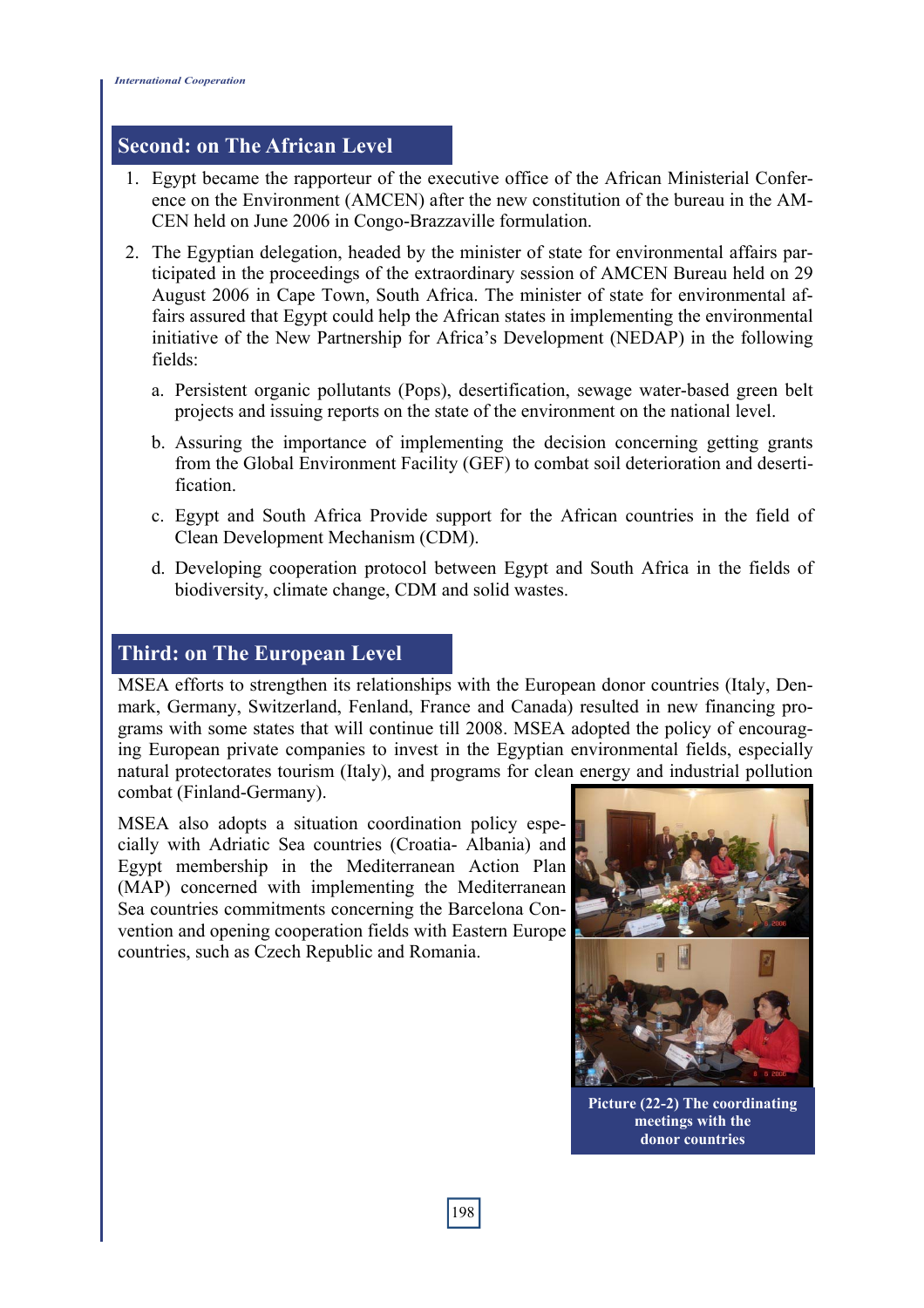## **Bilateral Cooperation Agreements**

#### **Italy**

On 7 March 2004, the project documents of the second phase of the Egyptian Italian cooperation program have been signed including such projects as:

- 1. Decision Support System for Water Resources Planning Based on Environmental Balance implemented in cooperation with the National Water Research Center (NWRA), Ministry of Water Resources and Irrigation (MWRI). The system is designed for planning water resources used in irrigation from drains and pipes, taking into consideration the environmental dimension.
- 2. The Environment Improvement of the Oasis of Siwa project designed for converting the oasis to be a natural protectorate in order to protect its natural resources, introducing pioneering agricultural development activities, and managing solid wastes. Within the frame work of the environmental management of Matrouh Governorate, planning is introduced to establish systems complying with the decision support systems of the water management project.
- 3. The Supreme Council of Antiques (SCA) institutional support for the environmental management and monitoring of Fayoum Oasis and North Saqqara grave. The project aims at conserving the civilizational heritage and historical locations by developing Saqqara grave management plan and drawing a map of the endangered locations in Fayoum.
- 4. The support and development of Wadi AlRayan protectorate. The project aimed at protecting the unique biological, geological and civilizational resources of the 1750  $km<sup>2</sup>$ protectorate that has special features and an environmental diversity. The project aimed also at conserving the large deserts of environmental diversity, the rare wild life in Wadi AlRayan desert, fossils of early animals that lived in the protectorate in the past and the ancient places. The project also encompassed a part of Wadi Al-Hitan which is considered, on the international level, one of the most prominent places that show whale evolution, especially after being classified as international natural heritage area.

## **Czech Republic**

Upon the invitation of Czech Prime Deputy Minister and the Minister of Environment, His Excellency the Minister of the State for Environmental Affairs visited the Czech Republic during the period 17-18 May 2007. The visit concluded that Egypt could benefit from the Czech experience in the fields of environmental management, especially drainage treatment and agricultural wastes management by adopting the new technologies and inventions in rationalizing clean and renewable energy consumption in the production of agricultural wastes Biomass and Jatropha bio fuel, using natural gas in power stations and vehicles and in applying plant garden management and administration system.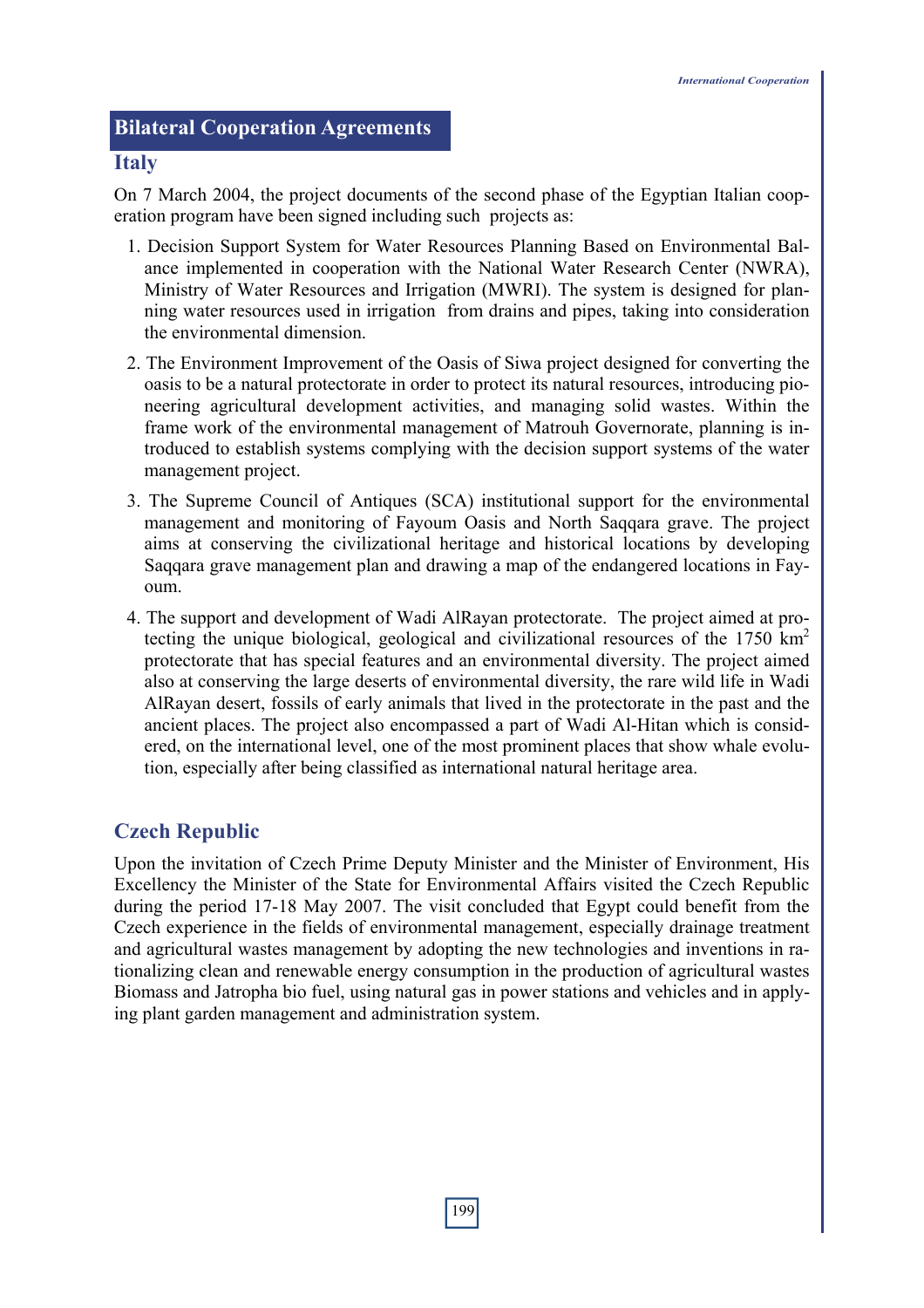## **Fourth: On the Asian Level**

The Egyptian-Asian relationships are distinguished ones, especially on the environmental level. Japan, represented in Japan International Cooperation Agency (JICA), is one of the first donor countries that contributed in the establishment of a comprehensive system, by establishing EEAA Central Laboratory and the EROs regional laboratories.

## **Cooperation with Japan**

In cooperation with JICA, the Regional Environmental Management Improvement Project Record of Discussions was signed on 31 October 2005. The implementation of the 3 year project started on 27 November 2005 with a total budget of 400 million JPY (4 million U.S Dollars) distributed on the equipments supplied within the framework of the project, the training in Japan, and the technical aid.

## **Cooperation with South Korea**

A Bilateral MoU was signed with the South Korean Ministry of Environment on 13 November 2006 during the South Korean Minister of Environment visit to Egypt on 12-13 November 2006. The MoU includes several fields of cooperation such as:

- 1. Reducing, controlling, and monitoring air pollution.
- 2. Climate change.
- 3. Biodiversity and environment protection.
- 4. Management of solid wastes, especially agricultural wastes.
- 5. Water quality management and development.
- 6. Drainage treatment.
- 7. Environmental education and awareness.

By the end of the visit, it was decided that the South Korean part will support a research project on river water quality improvement as a resource for potable water implemented in cooperation with the National Institute of Environmental Research (NIER) in South Korea. A recommendation has been made for the implementation of the Mercury comprehensive management project, financed by Korea International Cooperation Agency (KOICA). Upon an invitation of the Korean Ministry of Environment, specialists from MSEA to participate in the sustainable waste management training program on June 2007 and in The 2nd Seoul Initiative Leadership Programme on Green Growth on October 2007.

## **Cooperation with China**

Within the frame work of strengthening the Egyptian-Chinese relations and cooperation in the field of environment:

- 1. A cooperation protocol concerning artificial raining in Egypt was signed with the Chinese part on 13 June 2005.
- 2. An 8 China National People's Congress member delegation visited MSEA on 21 February 2006 to exchange experience in the fields of reusing and recycling agricultural wastes, using drainage water safely in the irrigation of tree forests and artificial raining.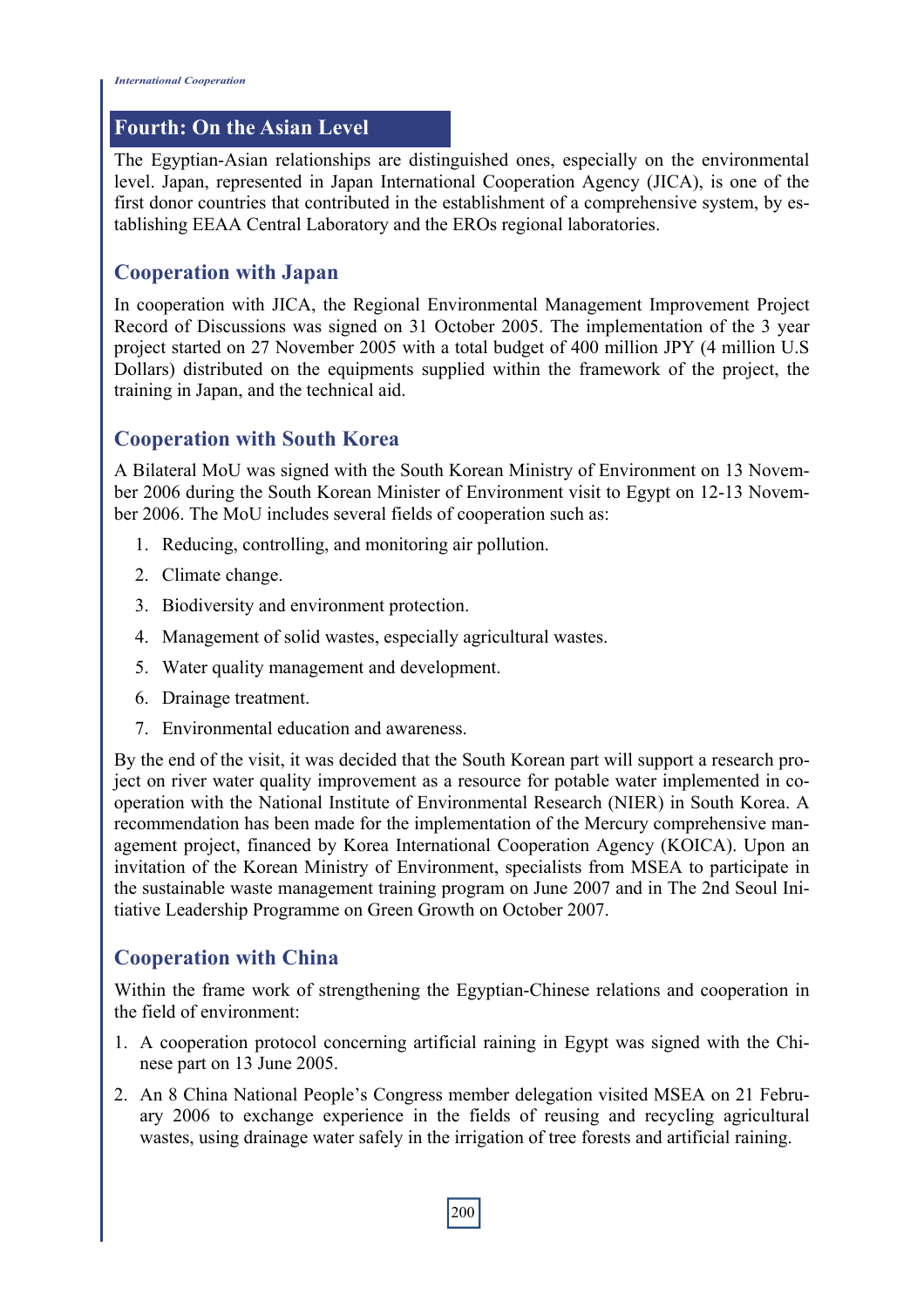- 3. A delegation of the Guangdong Provincial Congress committee visited MSEA on July 2006 to exchange experience in the fields of agricultural waste recycling, drainage water treatment and rainmaking.
- 4. Upon the invitation of China State Environmental Protection Administration (SEPA), the Minister of the State for Environmental Affairs visited People's Republic of China, Beijing during the period 1-4 April 2007 to activate the Egyptian-Chinese MoU and to consider the current and prospective environmental cooperation. The



**Picture (22-3) The Egyptian-Chinese cooperation**

Egyptian and Chinese parties asserted the importance of strengthening cooperation in many environmental fields of a mutual concern such as, developing an experimental artificial raining project in Egypt and implementing a guiding pilot project for the establishment of gas, coal and organic condensers production unit. Egypt would benefited from the Chinese technology in using rice straw to manufacture wooden boards the use of filter bags in Egyptian cement factories. In addition to the above, cooperation would be strengthened in the fields of disposing bypass dusts, and the use of cement factories furnaces in disposing hazardous wastes by combustion.

## **Fifth: On the American Level**

Within the frame work of the Egyptian- American relationships, several programs have been implemented including the environmental policy program whose results came as follows:

- a. A copy of amended external air standards approved by MSEA.
- b. The frame work of air quality national strategy approved by EEAA board of directors.
- c. A copy of amended fixed lead emissions resources standards approved by EEAA board of directors.
- d. Developing air quality information publishing plan approved by EEAA board of directors.
- e. Preparing a technical guides draft for closing a lead foundry and cleaning the location to be issued by EEAA in accordance with the location cleaning plan prepared and implemented in one of the experimental locations.
- f. EEAA developed a plan to convert the government cars to be compressed natural gas cars, got the required approvals, and implemented its commitments in accordance with the plan.
- g. The minister of state for environmental affairs introduced a copy of a proposal to extend the diving and scopa diving fees to be applied on the northern region to be approved by SCA.
- h. EEAA facilitated the coordination between the governmental entities concerned with developing, approving and agreeing on a plan to provide the resources and costs required for the protection and management of the Red Sea environmental systems.
- i. Writing a plan for the management and protection of the Red Sea southern region to be approved by EEAA, in addition to getting a written ratification from the participating public and private entities.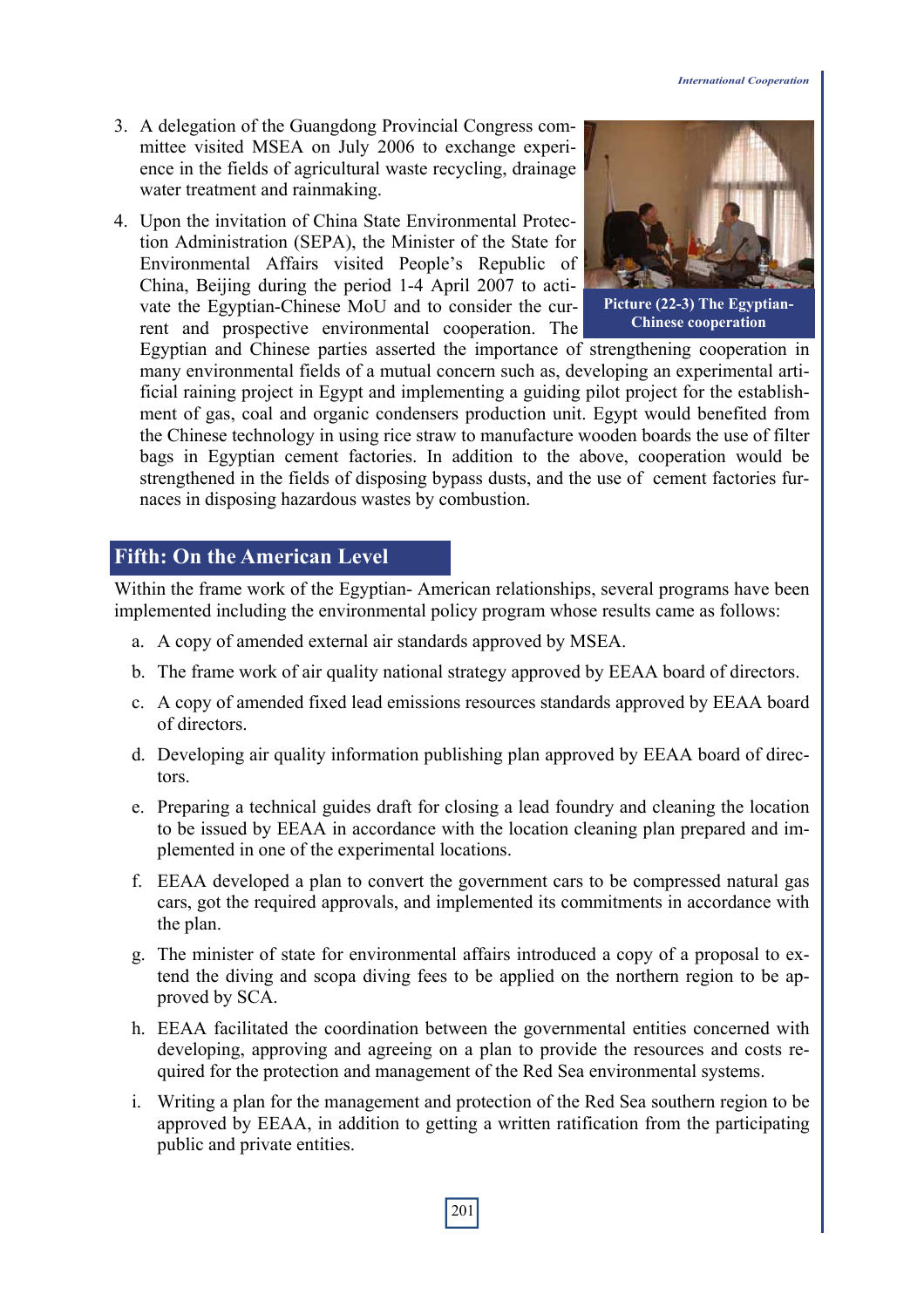## **Sixth: Canadian Relationships**

- 1. Establishing MSEA EIS containing an information system for international conventions signed by Egypt on environment protection, and another information system for environmental projects implemented in Egypt.
- 2. Initializing the implementation of one of the largest projects for fuel conversion in Egyptian clay brick plants to convert 311 plants in Arab Abu Sa'ed and Saff, Giza. The project, incepted in October 2006 through a funding of some \$35.5m in collaboration with Canadian investors, MOP, and plant owners, follows the environmental policy of encouraging the conversion of fuel to natural gas to control environmental pollution.
- 3. GOE and GOC collaborated to implement a national partnership project for environment protection in governorates. The project is budgeted at CAD 5m provided by GOC, in addition to EGP 5m by GOE. On 23rd January 2007, 12 environmental projects implemented by NGOs at CAD 5m investments were inaugurated, under the presidential electoral platform. The projects targeted training, qualification, and creating job opportunities for young people, in fulfillment of the decentralized environmental management.
- 4. A Contribution Agreement was signed on  $14<sup>th</sup>$  November 2005 with the Canadian team in the National Project for Recycling Agricultural Wastes. The Agreement cost CAD 100,000 (equivalent to some EGP 500,000) as a first stage to support and encourage fresh graduates on implementing SMEs in transferring and recycling agricultural wastes. The project is implemented at the national level at total investments of some EGP 32m, in participation with SFD, banks, and governorates of Daqahleya, Sharqeya, Armed Forces National Service Project Organization (NSPO), and the Arab Organization for Industrialization (AOI).



**Picture (22-4) Egyptian-Canadian Cooperation** 

## **Multilateral Cooperation**

1. Following up the implementation of Egypt's obligations in multilateral international agreements and focusing on agreements where MSEA is its national focal point (Convention on Biological Diversity, Basel Convention on the Control of Transboundary Movements of Hazardous Wastes and their Disposal, Persistent Organic Pollutants (POPs) Agreement, Barcelona Convention for the Protection of the Mediterranean Sea against Pollution – Mediterranean Action Plan (MAP), and United Nations Framework Convention on Climate Change).

#### **2. Horizon 2020 and the Euro-Mediterranean Ministerial Conference on the Environment:**

MSEA and line ministries developed national observations on Cairo Declaration and the schedule for the Initiative, consulted with such ministries, and sent the Horizon 2020 Initiative national observations. Cairo Declaration by the Ministers of Environment in Euro -Mediterranean countries and the schedule for the first stage of the initiative were issued during their third meeting held in Cairo on 20 November 2006.

#### **3. European Neighborhood Policy:**

Many official consultations were held in Cairo and Brussels were conducted, followed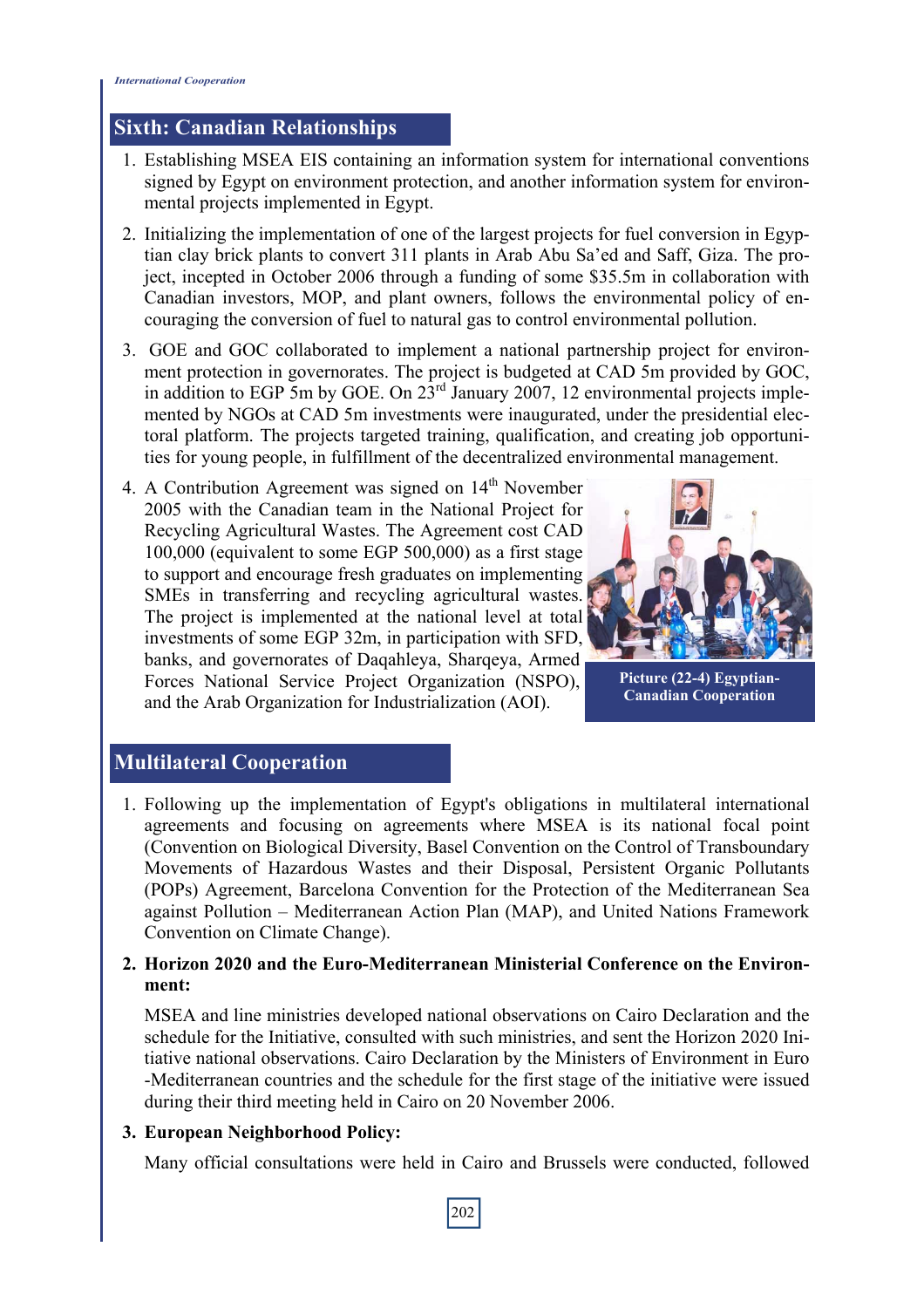by official negotiations on the Egyptian action plan as per the European Neighborhood Policy section on environment and sustainable development in the Plan (2007-2013). This section was finalized, approved by both parties, and signed by GOE and EU in March 2007.

#### **4. Institutional Twinning:**

- a. MSEA submitted a proposal for institutional twinning in hazardous wastes and materials with other EU countries. The project was accepted by the EU and is now undergoing preparation.
- b. MSEA submitted its twinning priorities in terms of an administrative body for sustainable development and environmental inspection.

#### **5. Stage III Short- and Medium-Term Environmental Priority Action Plan (SMAP3):**

- a. 2 projects on coastal management incepted in March 2006:
	- **(1)** Project 1: Integrated Coastal Zone Management in Port Said at  $\epsilon$  1.9m.
	- **(2)** Project 2: Integrated Coastal Zone Management for Mariout Lake shores at € 800,000.

Egypt will participate in the regional project "Awareness Raising and Developing a Framework for Development-Incentive Policies" in coastal management, where 10 South Mediterranean countries participate.

- b. SMAP3, through MSEA assistance and the National Committee for Sustainable Development, conducted 2 workshops for drafting the national sustainable development strategy.
- c. SMAP3 participated in the implementation of a pioneer project to apply the concept of sustainable development with NGOs in developing Ezbet al-Walda, Arab al-Walda, and Maassara, Helwan.

#### **6. Life 3rd Countries:**

MSEA proposed 14 environmental projects on 28 November 2005. EU replied on 15<sup>th</sup> September 2006 to the effect of the acceptance of only 2 projects:

- a. Egyptian-Italian capacity building in an integrated water and wastewater system supply through a funding by EU/Life of  $\epsilon$  599,900 to the beneficiary, the Holding Company for Drinking Water and Sanitation of the Ministry of Housing.
- b. Protection and management for flooding in Egypt at a contribution of  $\epsilon$  540,000 to the beneficiary, Water Resource Research Institute of the Ministry of Water Resources and Irrigation.

#### **7. South Sinai Regional Development Program funded by MEDA 2:**

South Sinai Governorate is the entity responsible for implementing this program. It is based on protecting marine environment, developing Bedouin communities, enhancing infrastructure and ecotourism, and protecting the cultural heritage.

The first and second components incepted and in April 2007, equipment purchase contracts were finalized and local community and environmental awareness projects were selected.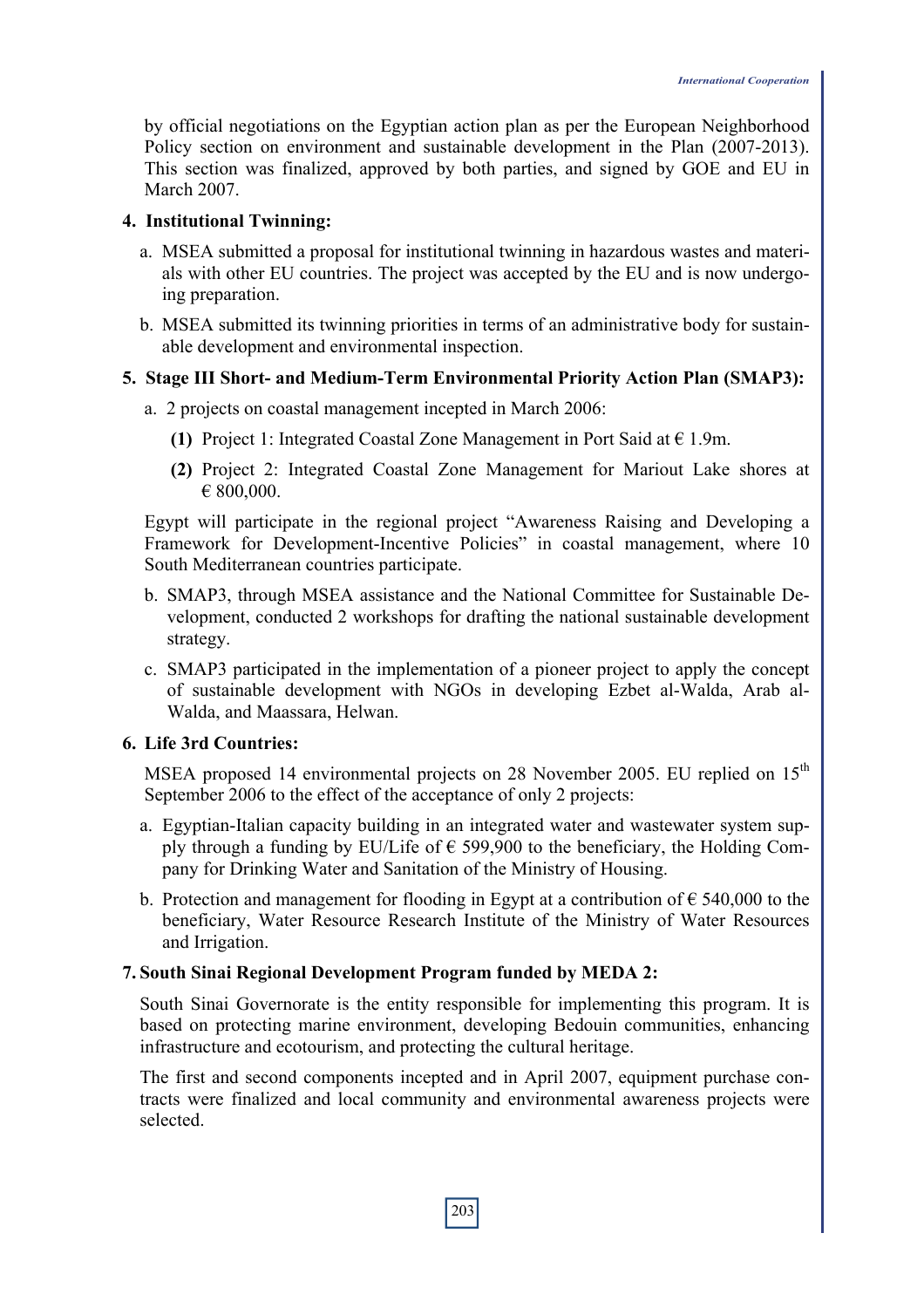#### **8. Environmental Pollution Abatement programme – Stage II:**

The implementation of the Environmental Pollution Abatement programme – Stage II incepted. It is an extension to Stage I finalized in 2005 with \$ 35m where 24 projects for applying cleaner production technologies were conducted for 20 industrial facilities. Stage II budget amounts to some EGP 1bn. For the first time, 5 international agencies will contribute to the project budget. Facilities are funded by 80% through long-term loans, and 20% as grants, while focusing on highly polluted areas (Helwan, Shoubra al-Khaima, and Mariout Lake). Some 75 industrial facilities will take advantage during project implementation (2007-2012).

#### **9. EU Environment Strategy for the Mediterranean and Horizon 2020 Initiative:**

During the preparation of the  $3<sup>rd</sup>$  Environment Euro-Mediterranean Conference, EC issued an information document reported by EC to the European Council and Parliament on the development of an environmental strategy for the Mediterranean, with objectives and achievement methods, besides Horizon 2020 Initiative and its schedule. The Initiative is composed of 4 components:

- a. Pollution abatement projects for industrial emissions, municipal wastes, and wastewater in urban areas;
- b. Capacity building measures;
- c. Research; and
- d. Review, steering, and follow-up.

#### **Cooperation with International Organizations**

One of the priority issues GOE is widely interested in and cooperates on which with national and international agencies is that of environmental pollution. A threat to sustainable development, it is not restricted to the region it exists in, but knows no geopolitical boundaries. Thus, it is an international problem challenging the international community and requires international effort intensification to withstand it. MSEA participates in maintaining the environment through its action within international organizations. This was clear through the Minister's activities as follows:



**Picture (22-5) Meeting with UN Deputy Secretary-General** 

- 1. Meeting with UN Deputy Secretary-General on  $8<sup>th</sup>$  November 2006 and agreeing on funding environmental projects at \$ 7m.
- 2. Chairing Egypt's delegation in the UN Committee for Sustainable Development (CSD) 14th Cycle on energy for sustainable and industrial development and climate change and air pollution held in New York, USA.
- 3. Chairing Egypt's delegation upon consensus to follow up CSD work implementation for small island developing states (SIDS) during  $10^{th}$ -14<sup>th</sup> January 2005 held in St. Louis, Mauritius. Egypt sought introduction to the trends of international cooperation development to overcome Egypt economical problems due to overpopulation, lack of water, lack of resources, and climate change. Egypt's participation in this meeting is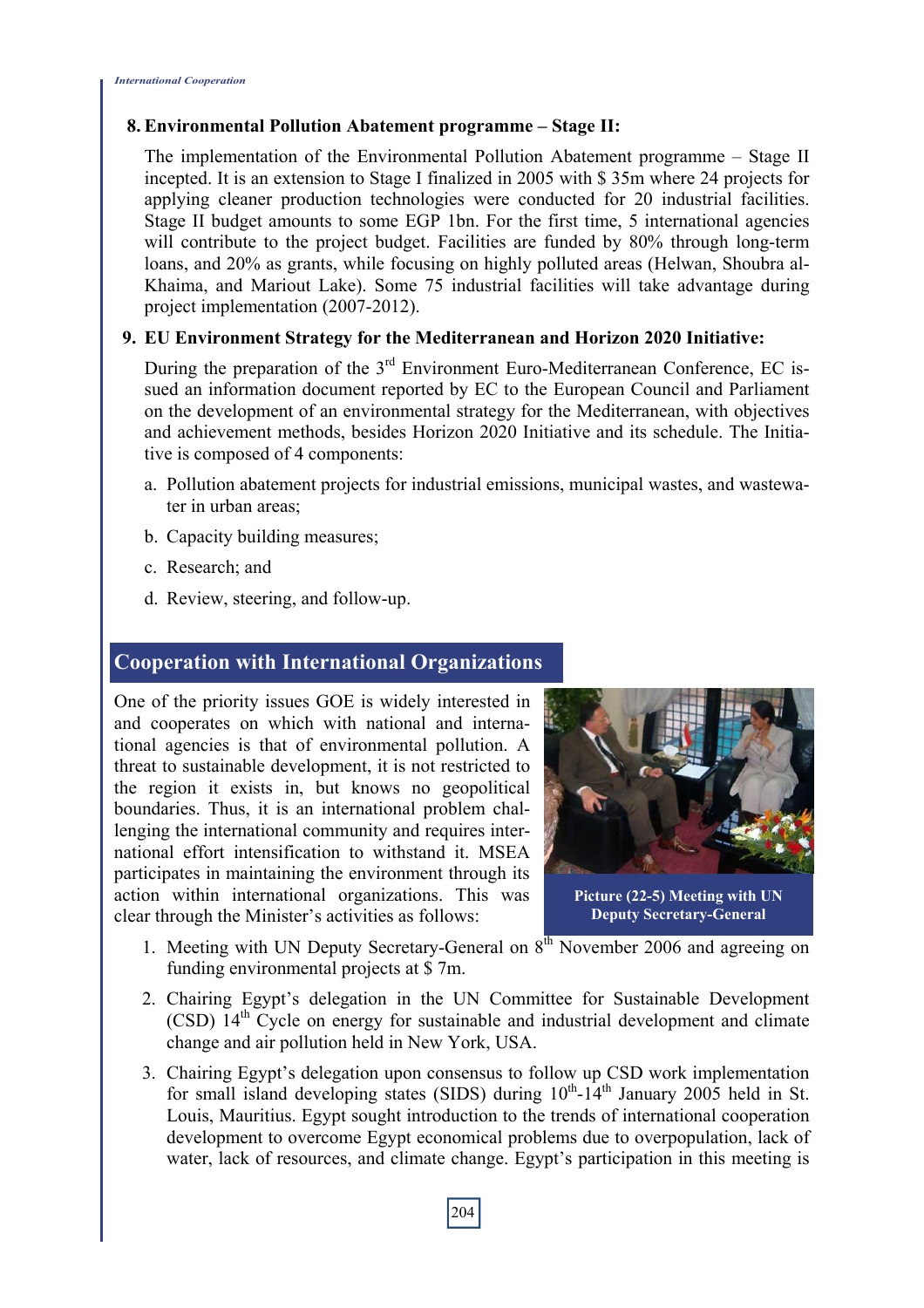in continuation of the large Egyptian efforts existing for communication with other African states and following up the development of developed countries' attitudes. This reflects Egyptians' interest in global economic as well as political issues.

This conference was a response to the GA demand of conducting an international meeting to review what was implemented from Barbados Summit recommendations (1994) and Johannesburg Summit (2002) on developing countries sustainable development.



**Picture (22-6) First meeting for following up CSD work implementation** 

#### **International Workshops and Conferences**

#### **1. Environment Conference 2007:**

Egypt is keen on the participation of all environmental players from governmental and civil society organizations, private institutions, international financial institutions, and regional and international institutions. That's why MSEA organized the  $5<sup>th</sup>$  International Conference for Environmental Technology, Management, and Financing in Cairo during  $21^{st}$ -23<sup>rd</sup> May 2007.

The Environment Conference 2007 was centralized on "The Road to Environmental Compliance with Profitability and Sustainable Development". The main concern was transferring technology and financing mechanism in areas of CDM, CP, water and sanitation management, waste management, ICZM, oil spill control, ecotourism, protectorate management, and carbon trade, as an effective tool for eco-finance, and discussing the various for environmental efficiency definitions and the relationship between trade and the environment

#### **2. Euro-Mediterranean Ministerial Conference:**

Selecting Egypt in particular for organizing the first Euro-Mediterranean meeting on the environment outside the EU for negotiating environmental issues is a reflection to Egypt's pioneering role in the Euro-Mediterranean Partnership issues. MSEA coordinated and collaborated with the EU to arrange for the  $3<sup>rd</sup>$  Euro-Mediterranean Ministerial Meeting on the Environment held on  $20<sup>th</sup>$  November 2006. The main topic of this meeting is the "Horizon 2020 Initiative" for cleaning the Mediterranean Sea from fundamental pollutants: industrial emissions, municipal wastes, and wastewater in urban areas. These were agreed by Heads of the Euro-Mediterranean governments during the celebration of the  $10<sup>th</sup>$  anniversary for signing the Partnership Agreement to be representing 80% of the basic pollutants in the Mediterranean. The aim of this forward-looking initiative launched by the EU with South Mediterranean countries is to combine bilateral, regional and international efforts and assistances in the Mediterranean in the environmental arena in order to avoid duplication and to focus efforts so as to reduce pollution in the Mediterranean by 2020. During the meeting, a Ministerial Declaration was launched, entitled "Cairo Declaration" with a joint vision by Euro-Mediterranean Environment Ministers, and expressing an increasing interest in environmental issues to enlist them in all fields of cooperation among Euro-Mediterranean Partnership States.